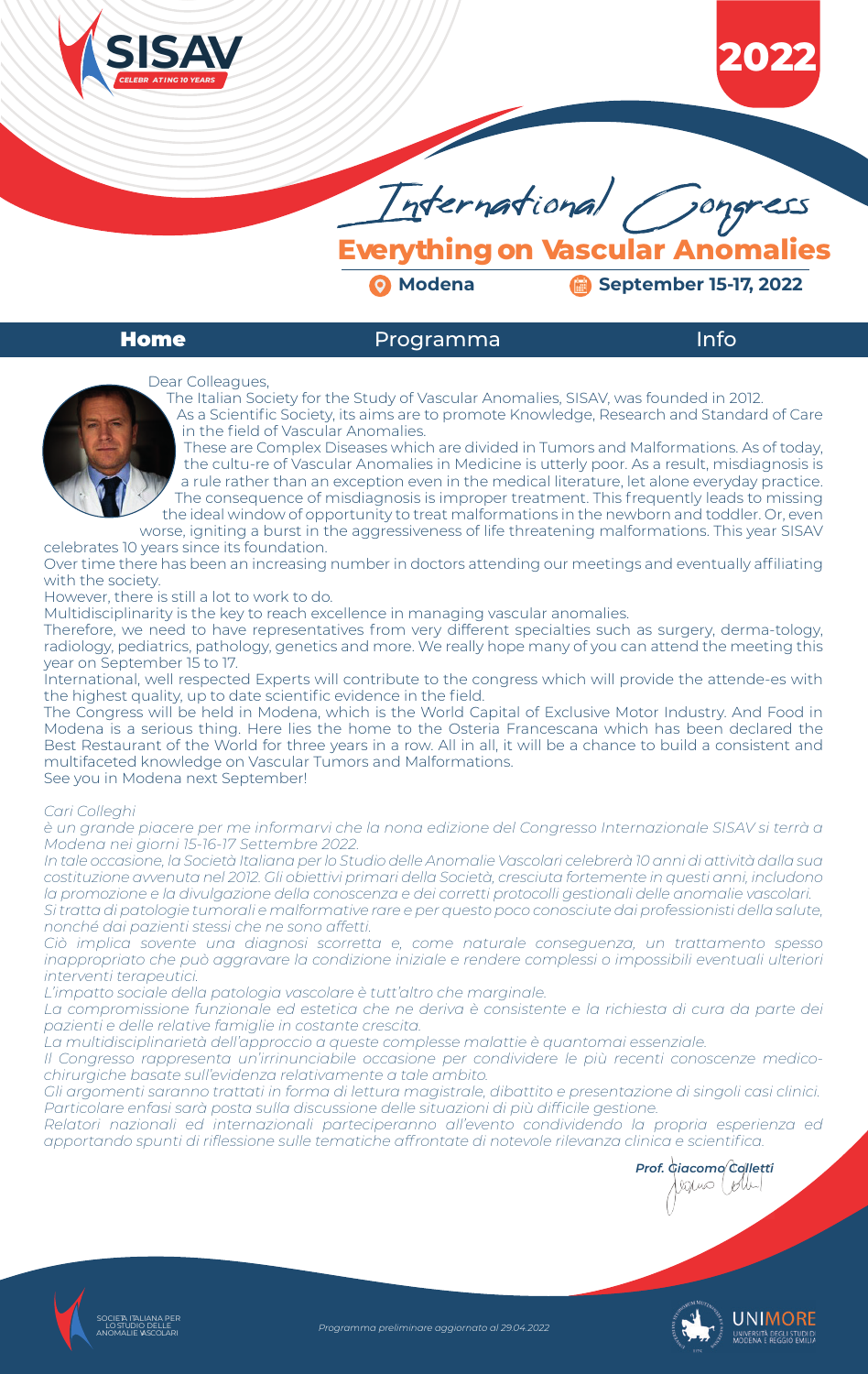

# **Everything on Vascular Anomalies**

**Modena September 15-17, 2022**

# **Home** Programma Info









# *CONSIGLIO DIRETTIVO*

D.ssa May El Hachem *Presidente*

Prof. Giacomo Colletti *Vicepresidente*

Dr. Andrea Diociaiuti *Segretario*

Dr. Pietro Dalmonte *Tesoriere*

Prof. Francesco Stillo *Past President*

D.ssa Orsola Ametrano

Dr. Carlo Gandolfo

D.ssa Francesca Manunza

Prof. Ezio Nicodemi

Dr. Mario Zama

*Comitato Organizzatore* Presidenti Giacomo Colletti

Riccardo Nocini Co-Presidenti L. Chiarini, M. El-Hachem, L. Iughetti, F. Stillo, S. Vallone *Comitato scientifico* Giacomo Colletti, Sara Negrello,

> Riccardo Nocini, Arrigo Pellacani

# *COMITATO SCIENTIFICO*

D.ssa Vittoria Baraldini *Presidente*

> Prof. Bruno Amato *Segretario*

Dr. Giuseppe Bianchini *Membro*

Dr. Riccardo Cavalli *Membro*

> D.ssa Iria Neri *Membro*

D.ssa Teresa Oranges *Membro*

D.ssa Federica Ruggiero *Membro*

D.ssa Nadia Vercellino *Membro*

# *COLLEGIO DEI PROBIVIRI*

Prof. Corradino Campisi

Prof. Raul Mattassi

D.ssa Laura Moneghini

# *COLLEGIO DEI REVISORI*

Dr. Luigino Santecchia D.ssa Oriana Simonetti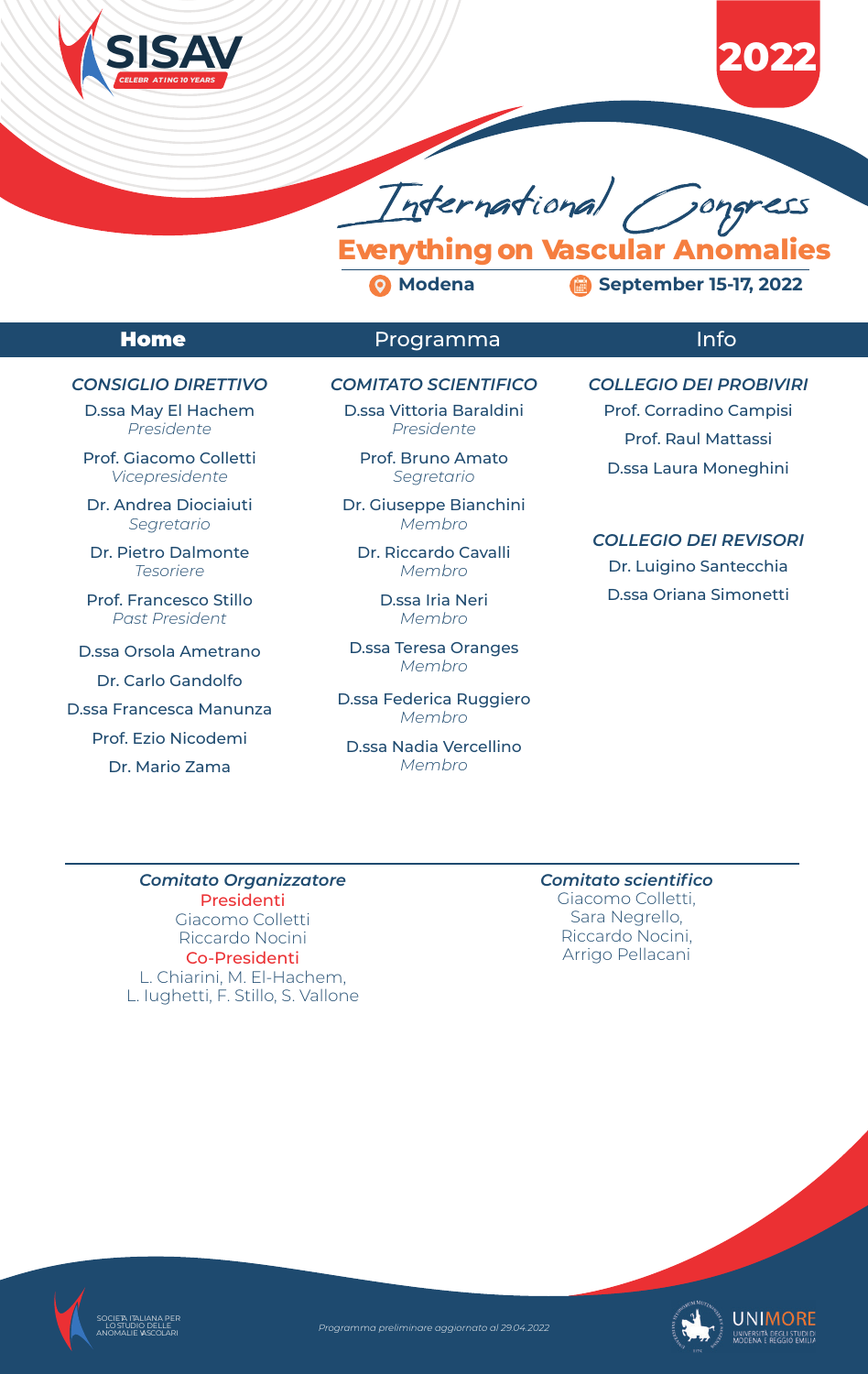

**Everything on Vascular Anomalies**

# Home **Programma**

# Info





# **Day 1 -** Thursday 15 September

| 13.00-13.20 | Presentation from the Authorities<br>L. Chiarini, C. Curatola, G. De Santis,<br>M. El-Hachem, C. Vagnini                                        |          |
|-------------|-------------------------------------------------------------------------------------------------------------------------------------------------|----------|
| 13.20-13.30 | Introduction to the Meeting<br><b>G. Colletti</b>                                                                                               | 76       |
| 13.30-14.45 | <b>Infantile Hemangioma and</b><br><b>Common Vascular Tumors</b><br>President: L. lughetti                                                      | 76<br>16 |
|             | Moderators: A. Diociaiuti, I. Neri, T. Oranges                                                                                                  | 76       |
| 13.30-13.40 | The Experience of Modena in the Management<br>of Infantile Hemangioma<br><b>I. Mariotti</b>                                                     | 17<br>17 |
| 13.40-13.50 | Rare Vascular Tumors<br><b>T. Oranges</b>                                                                                                       |          |
| 13.50-14.00 | US features of Infantile Hemangioma and<br>Differential Diagnoses<br><b>F. Esposito</b>                                                         | 17       |
| 14.00-14.10 | Differential Diagnosis of Vascular Tumors<br>L. Moneghini                                                                                       |          |
| 14.10-14.20 | Sequelae of IH after Treatment with Propranolol<br>I. Neri                                                                                      | 17       |
| 14.20-14.30 | Presentation Reserved for Young Doctors<br>Intracranial Localization of Capillary Hemangioma:<br>Single Center Experience and Literature Review | 17       |
| 14.30-14.45 | <b>Discussion</b>                                                                                                                               | 17       |
| 14.45-15.00 | <b>Complex and Difficult Cases</b><br>Moderators: F. Manunza, E. Nicodemi<br>Panelist: M. Cajozzo, F. Grussu, N. Vercellino                     |          |
| 15.00-15.20 | <b>Invited Lecture</b><br>Presenting: G. Colletti<br>The Role of Surgery in the Management of<br>Infantile Hemangioma                           | 78       |

 **G. Levitin**



| 15.20-16.25 | <b>Vascular Anomalies in the Newborn</b><br>Presidents: F. Mosca, L. Pignataro                         | 18.05-1                     |
|-------------|--------------------------------------------------------------------------------------------------------|-----------------------------|
| 15.20-15.30 | Managing the Airways in Complex Vascular<br>Anomalies of the Newborn<br><b>M. Gaffuri</b>              | $18.10 - 1$                 |
| 15.30-15.40 | <b>EXIT Strategies for Emergent Vascular</b><br>Anomalies of the Newborn<br><b>G. Cavallaro</b>        | $18.15 - 18$<br>$18.25 - 1$ |
| 15.40-15.50 | Comprehensive Early Management of Congenital<br>Vascular Anomalies of the Head and Neck<br>S. Negrello | $18.40 -$                   |
| 15.50-16.00 | KHE/Tufted Angioma: Multidisciplinary<br>Management<br><b>O. Ametrano</b>                              | 18.48-                      |
| 16.00-16.10 | Presentation Reserved to Young Doctors<br><b>A. Conforti</b>                                           | 18.56-1                     |
| 16.10-16.25 | Discussion                                                                                             |                             |

## 16.25-16.45 **Arena Management of Lymphatic Malformations of the Newborn**  *President: A.B. Giannì Moderator: M. Rollo* 6.25-16.30 Surgery is the Best Option  **P. Bagolan** 6.30-16.35 Sclerotherapy is the Best Option  **G. Colletti** 16.35-16.45 *Let's Fight!* 6.45-17.00 Complex and Difficult Cases 17.00-17.15 **Coffee Break** 17.15-17.35 **Invited Lecture**  *President: P. Nicolai* The Role of Drugs in the Management of Vascular anomalies of the Newborn  **L.M. Boon** 17.35-18.05 **Laser in Vascular Anomalies**  *President: M. El Hachem Moderators: R. Cavalli, C. Occella* 17.35-17.45 The Role of Laser in the Treatment of Vascular Anomalies of the Adult  **D. Brunelli** 17.45-17.55 The Role of Laser in the Management of Other Vascular Anomalies of the Adult  **E. Bernè** 17.55-18.05 **Keynote Lecture**  *Presenting: G. Colletti* Principles, Technology and Future Perspectives of Vascular Laser  **S. Nelson** 18.05-18.20 **Arena**  *President: N. Vercellino Moderators: R. Feminò*

### **General Anesthesia versus No Anesthesia in the Treatment of Pediatric Capillary Malformations**

| 18.05-18.10 | Pro Anesthesia<br><b>S. Picardo</b>                                                                             |
|-------------|-----------------------------------------------------------------------------------------------------------------|
| 18.10-18.15 | <b>Against Anesthesia</b><br><b>M. Di Bartolomeo</b>                                                            |
| 18.15-18.25 | Let's Fight!                                                                                                    |
| 18.25-18.40 | <b>Charity: Parents and Patients Associations</b><br>President: F. Stillo                                       |
| 18.40-18.48 | The Experience of the Associazione Italiana<br>Sturge Weber. Working on Guidelines<br><b>L. Gariazzo</b>        |
| 18.48-18.56 | The Experience of the UNIAMO<br><b>A. Scopinaro</b>                                                             |
| 18.56-19.20 | <b>Discussion of Todays Themes</b><br>President: E. Nicodemi<br>Moderators: P. Coppo, F. Manunza,<br>F. Ruggeri |
| 19.20       | End of First Day                                                                                                |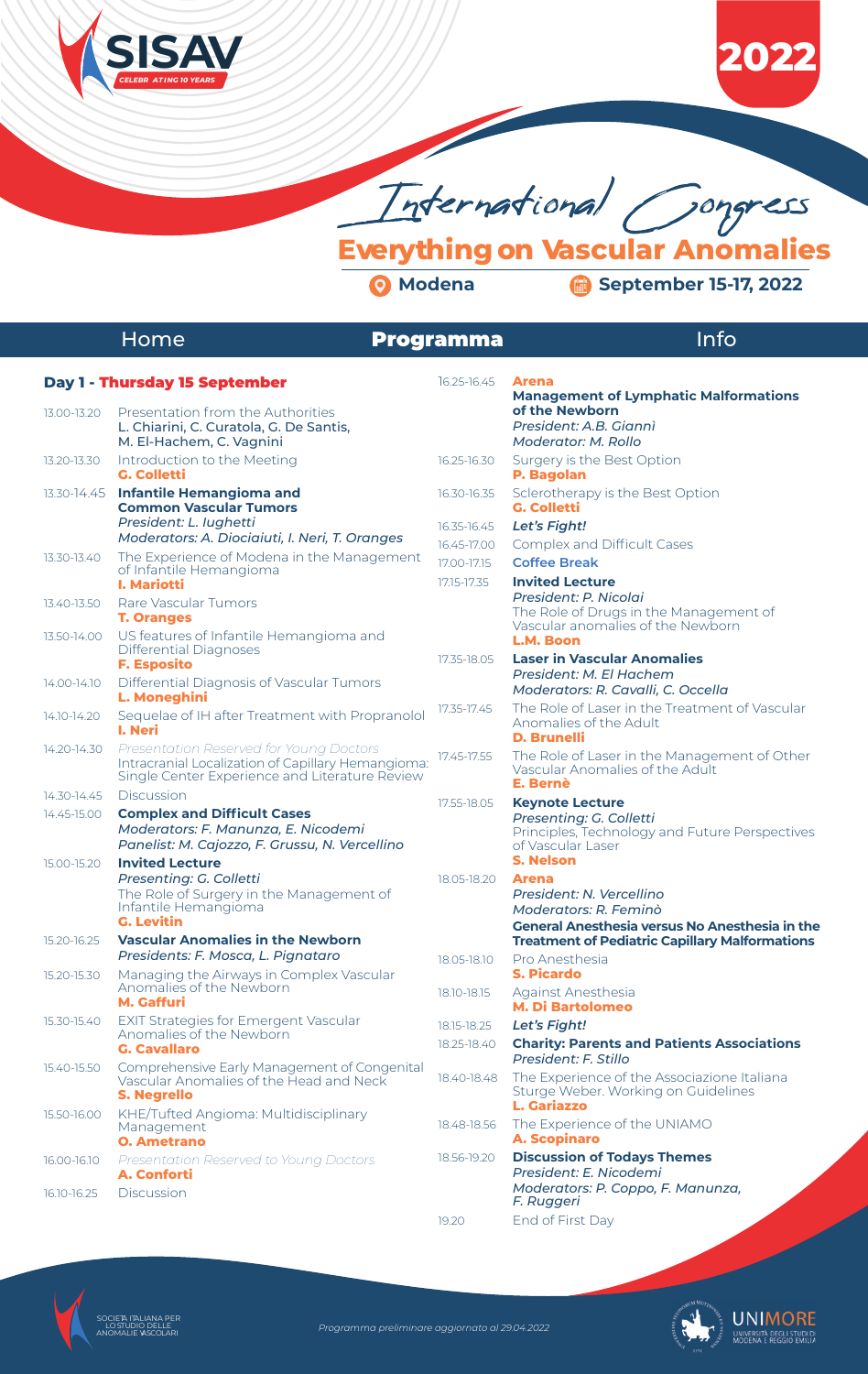

**Everything on Vascular Anomalies**

# Home **Programma**

# Info







|              | Day 2 - Friday 16 September                                                                                             | 11.35-11.45     | Multimodal Approach to Vascular Anomalies                                                                                |
|--------------|-------------------------------------------------------------------------------------------------------------------------|-----------------|--------------------------------------------------------------------------------------------------------------------------|
|              | 08.00-08.55 Special Topics<br>President: L. Chiarini, M. El Hachem                                                      |                 | of the Orbit<br><b>C. Gandolfo</b>                                                                                       |
|              | Moderators: C. Occella, M. Rollo<br><b>Medical Management</b>                                                           | $11.45 - 11.55$ | Management of Vascular Malformations<br>of the Limbs<br><b>R. Mattassi</b>                                               |
| 08.00-08.10  | Patients with Vascular Anomalies:<br>The Nurse's Perspective<br><b>N. Severi</b>                                        | 11.55-12.05     | Vascular Anomalies of the Facial Bones<br><b>S. Figurelli</b>                                                            |
| 08.15-08.25  | Perioperative Management of<br><b>Vascular Malformations</b><br><b>R. Feminò</b>                                        | 12.05-12.15     | Treatment of Intramuscular Venous<br>Malformations<br><b>G. Vercellio</b>                                                |
|              | 08.30-08.40 Presentation reserved for Young Doctors<br><b>Compression Garments in Vascular Anomalies</b>                | 12.15-12.25     | Vascular Implications in Eagle's Sindrome<br><b>E. Nastro Siniscalchi</b>                                                |
|              | Deve designare Maya<br>08.40-08.55 Discussion                                                                           | 12.25-12.35     | Pearls and Pitfalls in the Mangement of Vascular<br>Malformations of the Hand                                            |
|              |                                                                                                                         |                 | <b>P. Di Giuseppe</b>                                                                                                    |
| 08.55-09.15  | <b>Invited Lecture</b><br>President: R. Mattassi<br>The Genetics of Vascular Anomalies: What's New<br><b>M. Vikkula</b> | 12.35-12.45     | Presentation Reserved for Young Doctors<br>Vascular Anomalies of the Larynx in Pediatric<br>Patients<br><b>D. Meucci</b> |
| 09.15-10.10  | President: C. Campisi                                                                                                   | 12.45-13.00     | <b>Discussion</b>                                                                                                        |
|              | Moderators: F. Pasetti,                                                                                                 | 13.00-13.45     | Lunch                                                                                                                    |
|              | <b>Lymphatic Malformations</b>                                                                                          | 13.45-14.00     | <b>Invited Lecture</b>                                                                                                   |
| 09.15-09.25  | Genetic Variants in Lymphatic Malformations<br><b>B. Amato</b>                                                          |                 | <b>President: M. DeVincentiis</b><br>Cavernous Malformations in Critical Areas                                           |
| 09.25-09.35  | New Horizons in Lymphatic System Surgery<br><b>C. C. Campisi</b>                                                        |                 | of the Central Nervous System<br><b>F. Pessina</b>                                                                       |
| 09.35-09.45  | Presentation Reserved for Young Doctors                                                                                 | 14.00-15.10     | <b>ArterioVenous Malformations</b>                                                                                       |
| 09.45-09.55  | <b>Discussion</b>                                                                                                       |                 | President: P. Nicolai                                                                                                    |
| 09.55-10.10  | <b>Difficult and Complex Cases</b>                                                                                      |                 | Moderators: C. Gandolfo, E. Nicodemi                                                                                     |
|              | President:<br><b>Moderators: G. Bianchini</b>                                                                           | 14.00-14.10     | <b>Staging AVMs</b><br><b>J. Coulie</b>                                                                                  |
| 10.10-10.25  | Panelists: F. Frignani<br><b>Coffee Break</b>                                                                           | 14.10-14.20     | The Role of Ultrasound in the Management<br>of AVM                                                                       |
| 10.25-11.35  | <b>Venous Malformations</b>                                                                                             |                 | <b>A. Pellacani</b>                                                                                                      |
|              | President: F. Stillo<br>Moderators: G. Bianchini, M. Zama                                                               | 14.20-14.30     | AVM of the Limbs<br><b>R. Silingardi</b>                                                                                 |
| 10.25-10.35: | Surgical Treatment of Venous Malformations<br>of the Head and Neck<br><b>A. Anesi</b>                                   | 14.30-14.40     | Presentation Reserved to Young Doctors<br>Vascular Anomalies of the Orbit<br><b>F. Bitti</b>                             |
| 10.35-10.45  | Endovascular Management of Venous                                                                                       | 14.40-14.55     | <b>Discussion</b>                                                                                                        |
|              | Malformations: Techniques and Results<br><b>F. Ruggiero</b>                                                             | 14.55-15.10     | <b>Difficult and Complex Cases</b><br>President: G. De Santis                                                            |
| 10.45-10.55  | Surgical Treatment of Vascular Malformations<br>of the Orbit<br><b>G. Colletti</b>                                      |                 | <b>Moderators:</b><br>Panelists: (CP Unimore),                                                                           |
|              |                                                                                                                         | 15.10-15.25     | <b>Coffee Break</b>                                                                                                      |
| 10.55-11.05  | 10 Years of Management of Venous<br>Malformations with Ethanol<br><b>R. Mattassi</b>                                    | 15.25-15.40     | <b>Invited Lecture</b><br>President: L. Presutti                                                                         |
| 11.05-11.20  | <b>Discussion</b>                                                                                                       |                 | Multidisciplinary Approach to Complex AVMs<br>X. Lin                                                                     |
| 11.20-11.35  | <b>Difficult and Complex Cases</b><br>Panelists: F. Mattioli, TBA                                                       | 15.40-16.40     | <b>Free Papers</b><br><b>President: TBA</b>                                                                              |
| 11.35-13.00  | <b>Vascular Anomalies in Sensible Anatomical Areas</b>                                                                  |                 | <b>Moderators: TBA</b>                                                                                                   |
|              | President: V. Valentini                                                                                                 | 16.40-17.10     | Discussion of Today's Themes                                                                                             |
|              | Moderators: M. Rollo, B. Amato                                                                                          | 17.10-18.00     | Assembly                                                                                                                 |
|              |                                                                                                                         | 18.00           | End of Day 2                                                                                                             |
|              |                                                                                                                         |                 |                                                                                                                          |
|              |                                                                                                                         |                 |                                                                                                                          |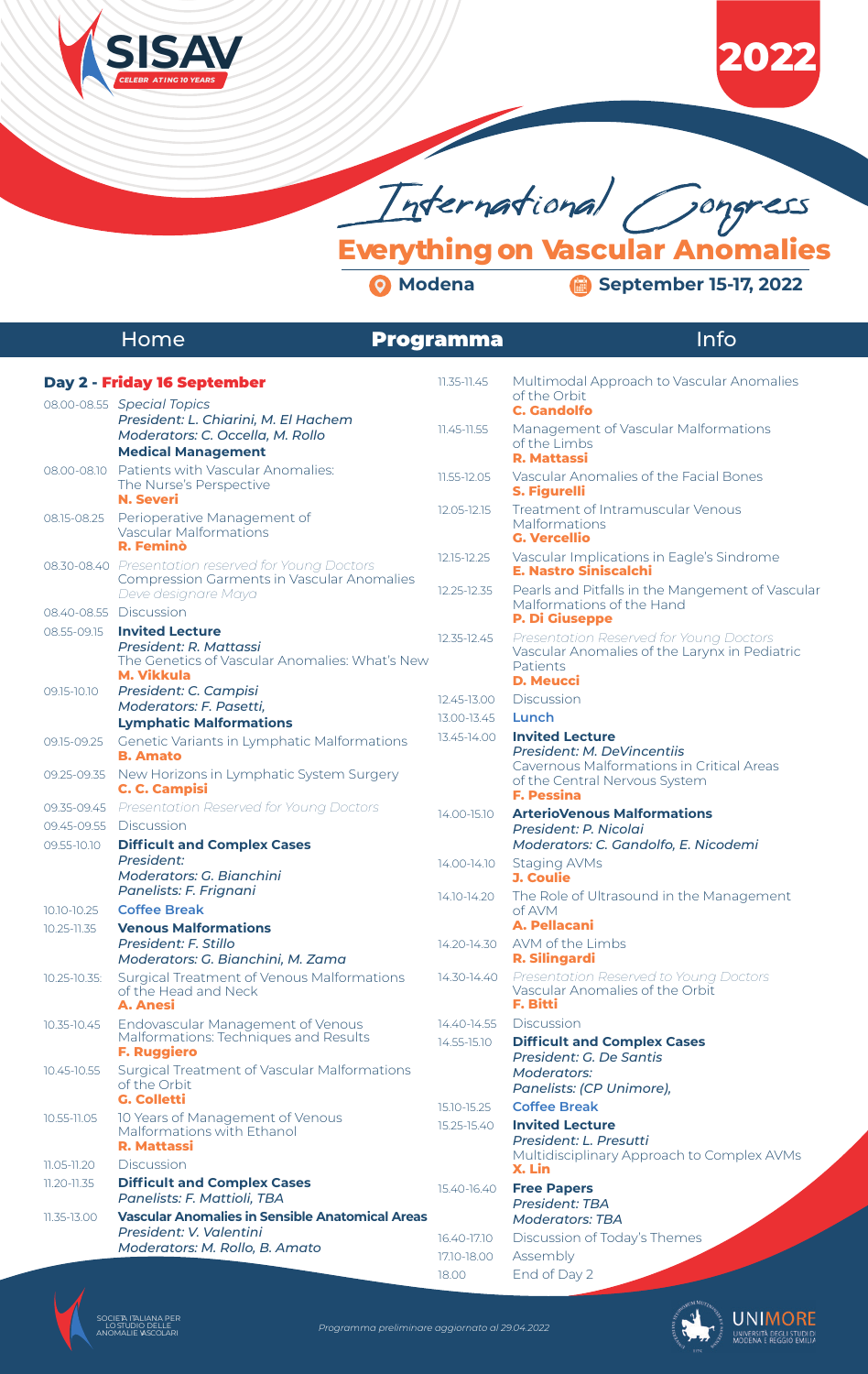

**Everything on Vascular Anomalies**

# Home **Programma**

# Info







# **Day 3 -** Saturday 17 September

|                 | 08.00-09.00 Free Papers                                                        |
|-----------------|--------------------------------------------------------------------------------|
|                 | <b>President: TBA</b>                                                          |
|                 | <b>Moderators: TBA</b>                                                         |
| 09.00-10.05     | <b>Complex Malformations and Syndromes</b><br>President: L. Califano           |
|                 | <b>Moderators: S. Spaccini</b>                                                 |
| 09.00-09.10     | Vascular Malformations of the Knee:                                            |
|                 | Purely Venous?<br><b>P. Dalmonte</b>                                           |
|                 | 09.10-09.20 Capillary Malformations and Hypertrophy                            |
|                 | <b>A. Diociaiuti</b>                                                           |
|                 | 09.20-09.30 Sirolimus in Complex Vascular Anomalies<br><b>V. Baraldini</b>     |
|                 | 09.30-09.40 HHT: Experience of a National Referral Centre<br><b>F. Pagella</b> |
|                 | 09.40-09.50 Presentation Reserved for Young Doctors                            |
|                 | <b>Hypertrophy in Capillary Malformations:</b><br>The Role of Surgery          |
|                 | <b>M. Buchignani</b>                                                           |
| 09.50-10.05     | <b>Discussion</b>                                                              |
| 10.05-11.00     | <b>Ideas and Innovations</b>                                                   |
|                 | President: C. Gandolfo<br><b>Moderators: V. Baraldini</b>                      |
| 10.05-10.20     | <b>Invited Lecture</b>                                                         |
|                 | The Role of Electrosclerotherapy in the                                        |
|                 | Management of Complex Vascular Anomalies                                       |
|                 | <b>W. Wohlgemuth</b>                                                           |
| 10.20-10.30     | Glubran 2: Advantages in the Management<br>of Vascular Malformations           |
|                 | <b>F. Stillo</b>                                                               |
| 10.30-10.40     | Indications and Techniques for Different                                       |
|                 | <b>Embolization Materials</b><br><b>S. Vallone</b>                             |
| 10.40-10.50     | Presentation Reserved for Young Doctors                                        |
|                 | J-Plasma in the Management                                                     |
|                 | of Venous Malformations<br><b>B. Mattei</b>                                    |
| 10.50-11.00     | <b>Discussion</b>                                                              |
| 11.00-11.20     | <b>Coffee Break</b>                                                            |
| $11.20 - 11.40$ | Discussion of Today's Lectures                                                 |
| 12.00-12.15     | Closing Remarks                                                                |
|                 | L. Chiarini, G. Colletti, M. El Hachem, F. Stillo                              |
| 12.15-12.30     | <b>ECM Questionnaire</b>                                                       |
| 12.30           | End of Meeting                                                                 |